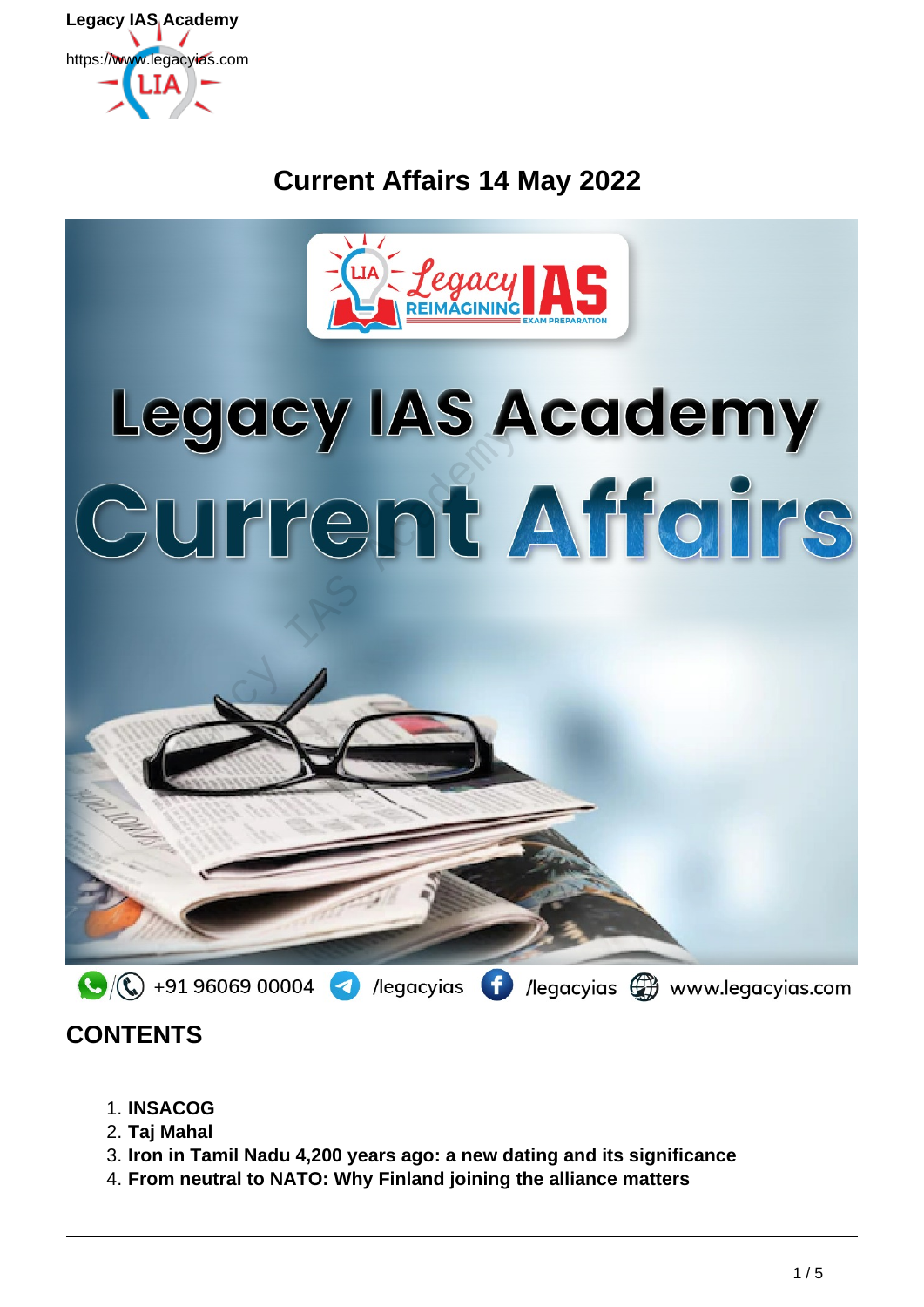

## **[INSACOG](https://www.legacyias.com/indian-sars-cov-2-genomics-consortium/)**

#### **Context:**

Recently, Prime Minister announced that the Indian SARS-CoV-2 Genomics Consortium (INSACOG) would be extended to India's neighbouring countries.

#### **Relevance:**

GS III- Awareness In The Fields Of It, Space, Computers, Robotics, Nano-Technology, Bio-Technology, Pharma Sector & Health Science e:<br>
vareness In The Fields Of It, Space, Computers<br>
yy, Pharma Sector & Health Science<br>
nns of the Article:<br>
Ant is INSACOG?<br>
orking of INSACOG<br>
To Read More: <u>INSACOG</u>

#### **Dimensions of the Article:**

- 1. What is INSACOG?
- 2. Working of INSACOG

Click Here To Read More: INSACOG

## Taj Mahal

#### **Context:**

Recently, Allahabad High Court dismissed a petition filed by BJP leader asking for a fact-finding panel to establish "the real History of Taj Mahal", and for more than 20 sealed "rooms" to be opened to look for the possible presence of idols of Hindu gods on the premises of the monument.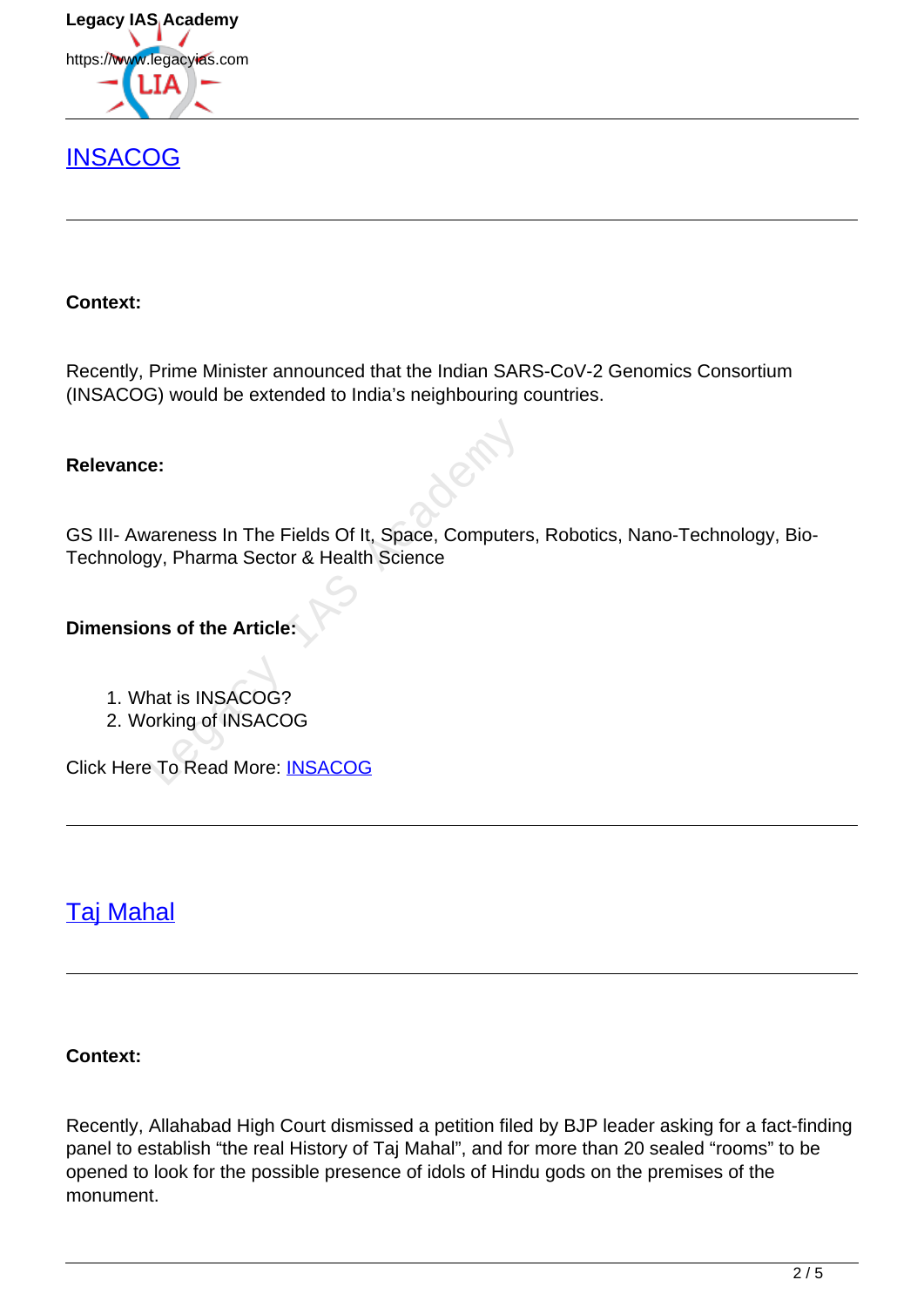

GS II- History

#### **Dimensions of the Article:**

- 1. About Taj Mahal
- 2. Architecture



Click Here To Read More: Taj Mahal

## Iron in Tamil Nadu 4,200 years ago: a new dating and its significance

#### **Context:**

Carbon dating of excavated finds in Tamil Nadu pushes evidence of iron being used in India back to 4,200 years ago, the Tamil Nadu government announced this week on the basis of an archaeological report.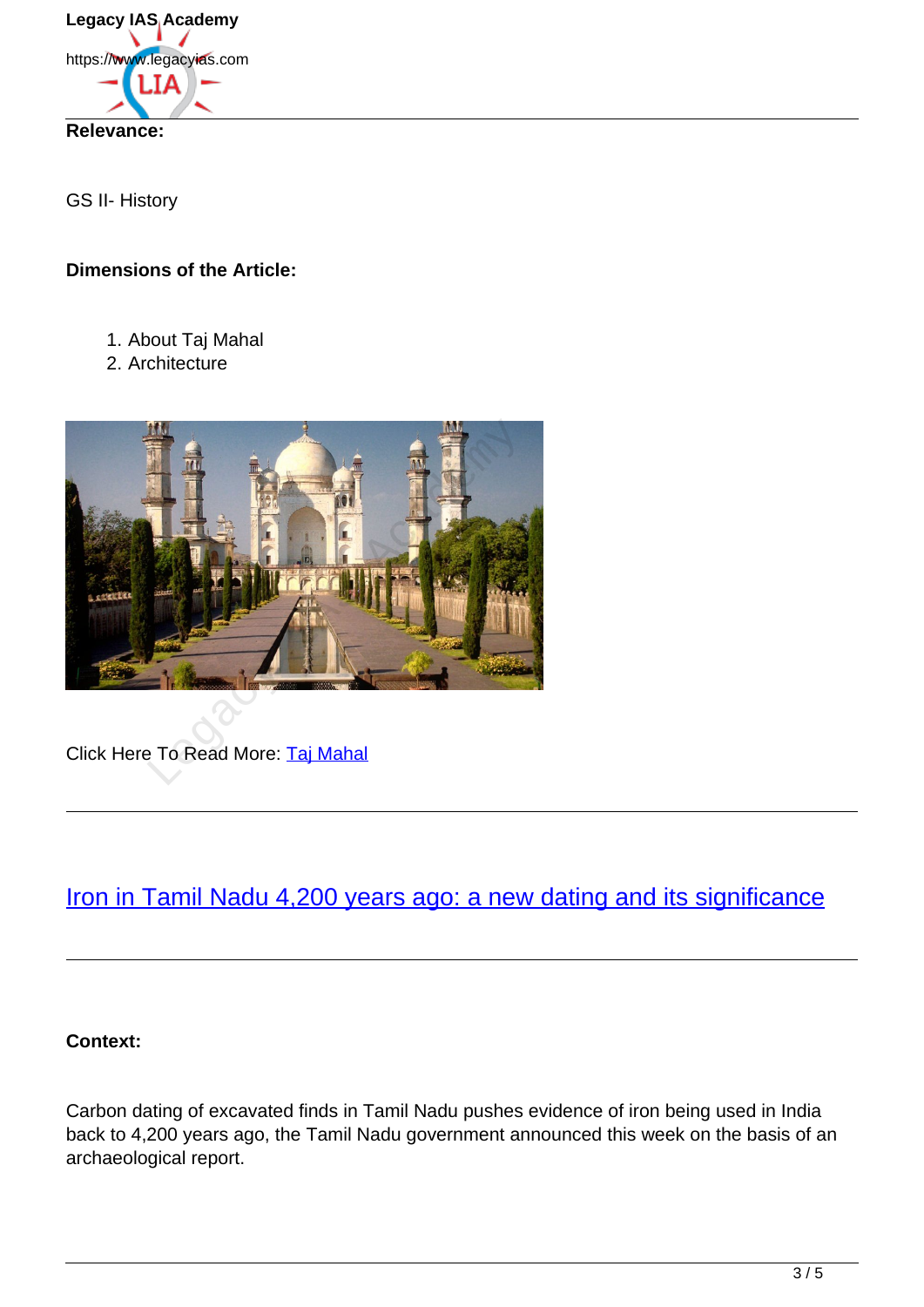Legacy IAS Academy https://www.legacyias.com



#### **Relevance:**

GS I- Art and Culture

#### **Dimensions of the Article:**

- 1. Iron being used in India back to 4,200 years
- 2. Findings
- 3. Iron age in India
- 4. Historical significance
- 5. Culture and politics

Click Here To Read More: *Iron in Tamil Nadu 4,200 years ago: a new dating and its significance* 

R-2024F

## From neutral to NATO: Why Finland joining the alliance matters

#### **Context:**

While countries were thinking about the security dynamics of Europe, Finland's Prime Minister had insisted that her country was unlikely to join NATO even as Russian troops amassed on the Ukrainian border in February.